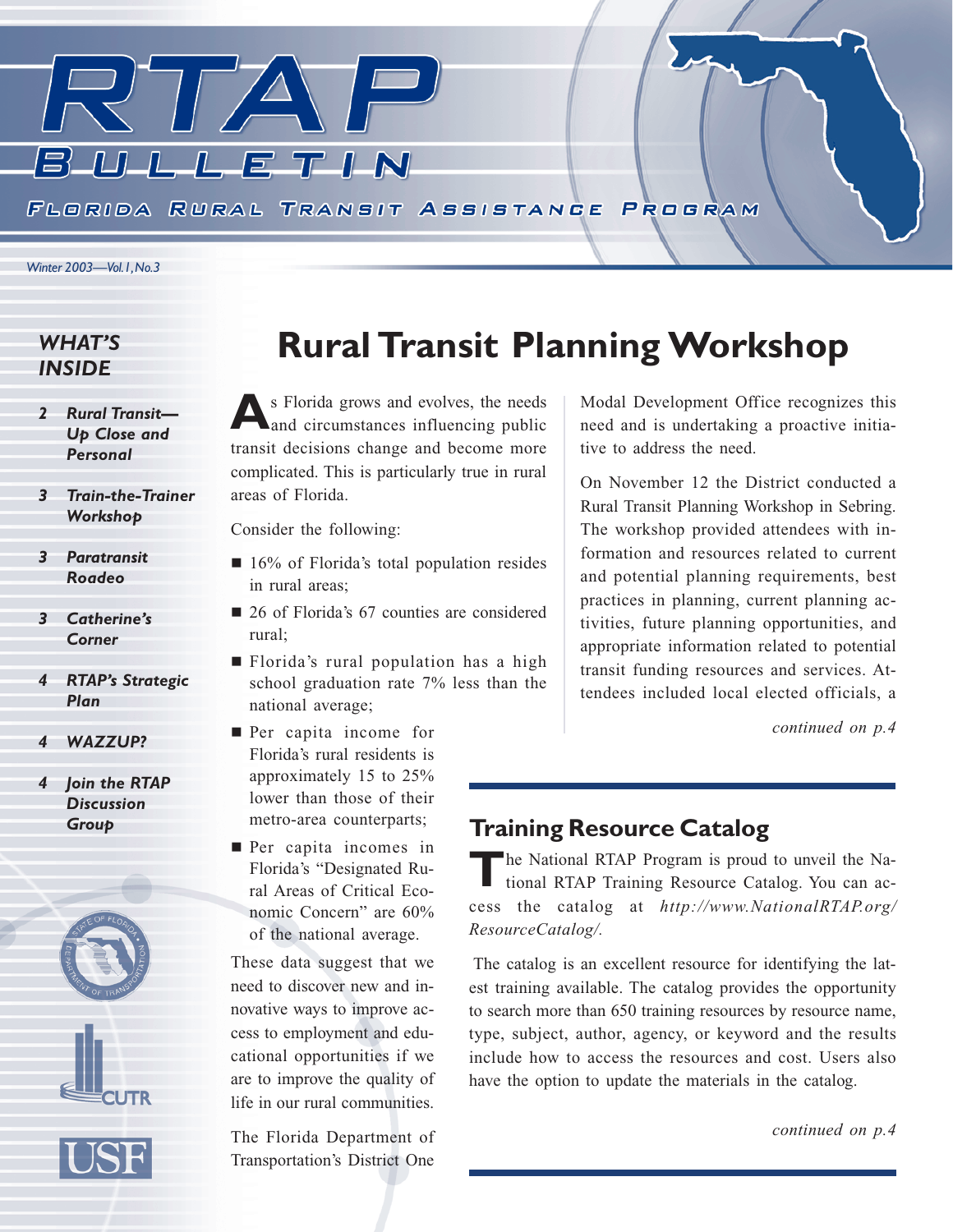## **Rural Transit—Up Close and Personal**

**Rose Faulk didn't know about rural transit service until**<br>She and her mother needed it most. When her mother developed health problems, Rose moved to Marianna, her hometown, to be closer. A physician told them they would need to schedule regular office visits.

"I told the doctor, 'I don't drive! And trying to find someone that I can depend on will be like trying to find a needle in a haystack," recalls Rose of her initial concern. " 'Oh, you have no problem,' he said. 'You have J Trans' and he set up everything for us."

Serving 1000 square miles of the panhandle's Jackson County, J Trans is the single source of public transit, providing on-demand service 24 hours a day, seven days a week. Some 70 percent of the system's rides are nonemergency medical trips. Many rides take passengers across state lines to a major medical center in Dothan, Alabama.

Rose, 74 and living alone, has used the service ever since her discovery, and now rides rural transit to her own medical appointments, as well as biweekly trips to the senior center and shopping or social excursions. Without J Trans, she explains, she would be dependent on others for transportation needs—a situation she prefers to avoid.

"I want to stay independent as long as I can," says Rose. "With J Trans, I don't have to worry about rushing around, like I do when I have someone take me someplace. I can take my time. No one is saying, 'Are you ready to go yet?"

As a participant on the Jackson County Local Coordinating Board—one of over 50 state-mandated advisory entities working to address mobility needs through better transportation coordination—Rose provides a voice for seniors in the community. She knows first–hand the limitations of the J Trans system. The city routes, she says, need to be expanded, offering more stops that would reduce the distance many passengers walk to reach a bus stop. Insufficient service to rural areas, she explains, severely limits options for residents outside the city limits.

"We're doing pretty good here in Jackson County, but we can do better," affirms Rose. "We can use all the funds we can get! If we had more funds, we could be picked up everyday to go to the senior center. We could reach out in the rural sections of the county. We could build a better system."

*Reprinted with permission from Community Transportation Magazine.*





The RTAP BULLETIN is produced by the USF Center for Urban Transportation Research.

Please direct all question or comments to:

#### *RTAP BULLETIN*

Center for Urban Transportation Research University of South Florida 4202 East Fowler Avenue, CUT100 Tampa, FL 33620-5375 813/974-3120, fax 813/974-5168 email: *audino@cutr.usf.edu* website: *www.rtap.cutr.usf.edu*

#### *OUR MISSION*

The Florida RTAP provides training, continuing education, and technical assistance to those who provide or assist in the provision of public transportation services in rural and small urban communities in order to promote the coordinated delivery of safe, efficient, and effective transit services.

*Editor: Michael Audino Designer: Wendy Teague*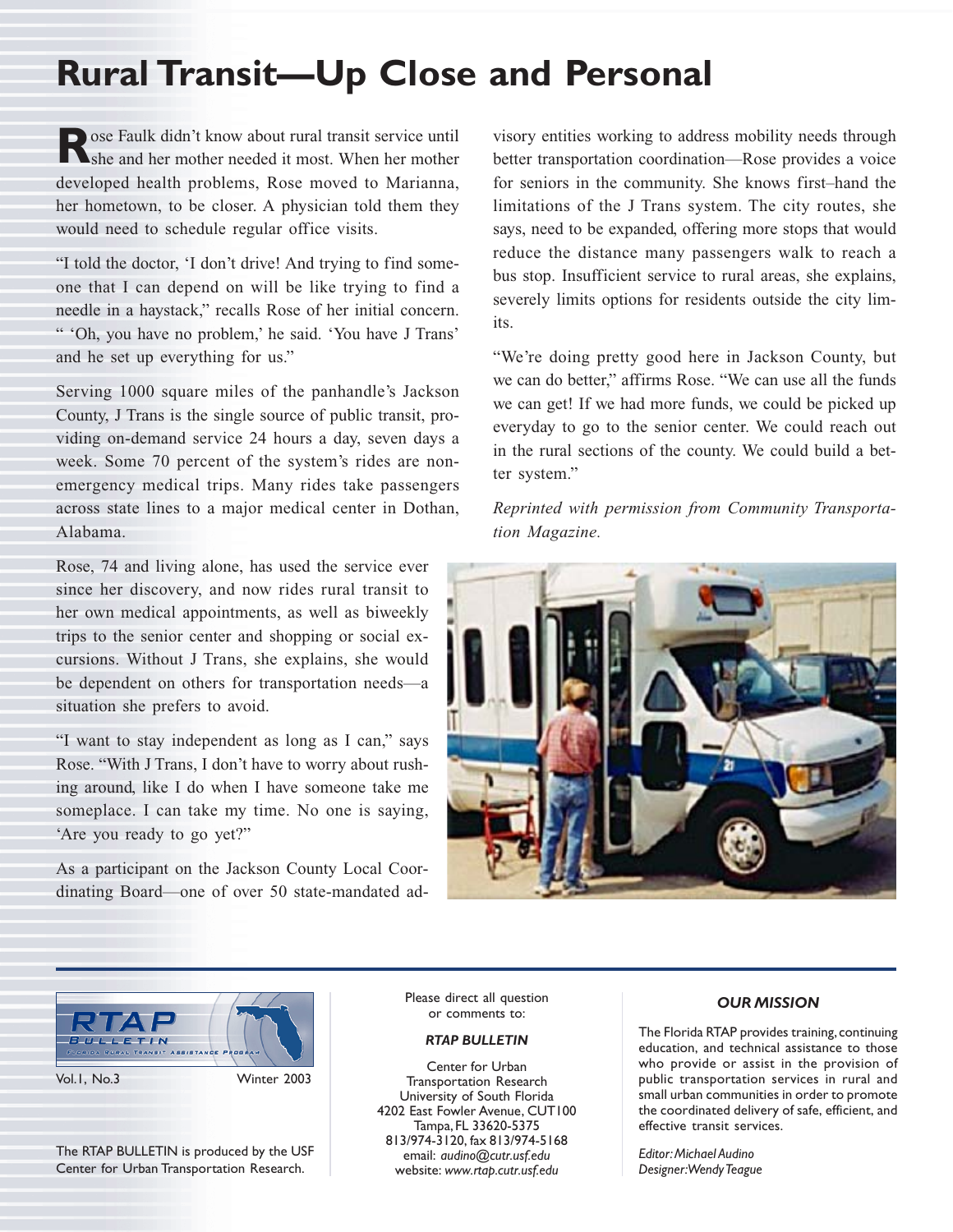## **Train-the-Trainer Workshop**

**T**he Florida Rural Transit Assistance Program (RTAP) in cooperation with the Florida Department of Transportation and the USF Center for Urban Transportation Research (CUTR) will present the Paratransit Driver's Qualification Train-the-Trainer Workshop on **March 1- 5, 2004**. The workshop is being hosted by General Manager Steven Neal and his enthusiastic colleagues at Sun Tran in Ocala.

This program is an RTAP training session for trainers of new and existing drivers. Topics to be covered include: Train-The-Trainer, ADA Service Requirements, Passenger Assistance-Securement-Restraint, Sensitivity Training, and Quality Customer Service. Upon completion, each attendee will receive an Instructor's Manual and associated training aids. Additionally, participants will receive certificates of completion for each module completed.

For further information, please contact Molly Buffington at (813) 974-7810 or at *buffington@cutr.usf.edu*.

## **Paratransit Roadeo**

**The annual Florida Paratransit Roadeo will be held** on **April 16-17, 2004** in Orlando at the Adams Mark Hotel. MV Transportation will be the host of this year's event.

Paratransit vehicle drivers from across Florida will compete in both the Small Bus and Van Divisions. Each driver will demonstrate his or her driving skills and customer service by negotiating a pre-set course. The course will challenge the driver's ability to maneuver the ve-



hicle safely under a variety of conditions while providing riders with a comfortable ride.

> For more information, contact Ted Waters at (850) 574- 6266.

Hope to see you there!

**Catherine's Corner** *Catherine Kelly, FDOT RTAP Program Manager*

The Florida DOT will be giving the<br>
"Above & Beyond Award" again this year at the Annual Paratransit Roadeo, which is scheduled for April 16-17, 2004 in Orlando.



Jerry Crunk of Sure-Lok has continued

to show his support and involvement of the Roadeo and will be presenting this award on Friday, April 16. The purpose of the award is to honor a driver who has performed in an outstanding manner and has shown care and concern for passengers with special needs.

To help with the nomination process, the following performance criteria have been established:

- 1. The driver takes time on a regular basis to create a safe and secure environment for special needs passengers.
- 2. The driver properly secures the mobility aid and occupant restraints.

3. The driver demonstrates sensitivity toward individuals with special needs.

In summary, drivers must perform "above and beyond" their daily routines.

A letter of support should come from the driver's supervisor or agency director. Nominations can also include compliments and commendations from riders and other drivers.

The deadline for submitting the nomination for the "Above and Beyond Award" is 5:00 pm, March 19, 2004. Please send all nominations to:

Florida Department of Transportation Catherine J. Kelly 605 Suwannee St., MS 26 Tallahassee, Florida 32399-0450

For more information, contact Catherine Kelly at 850- 414-4500.